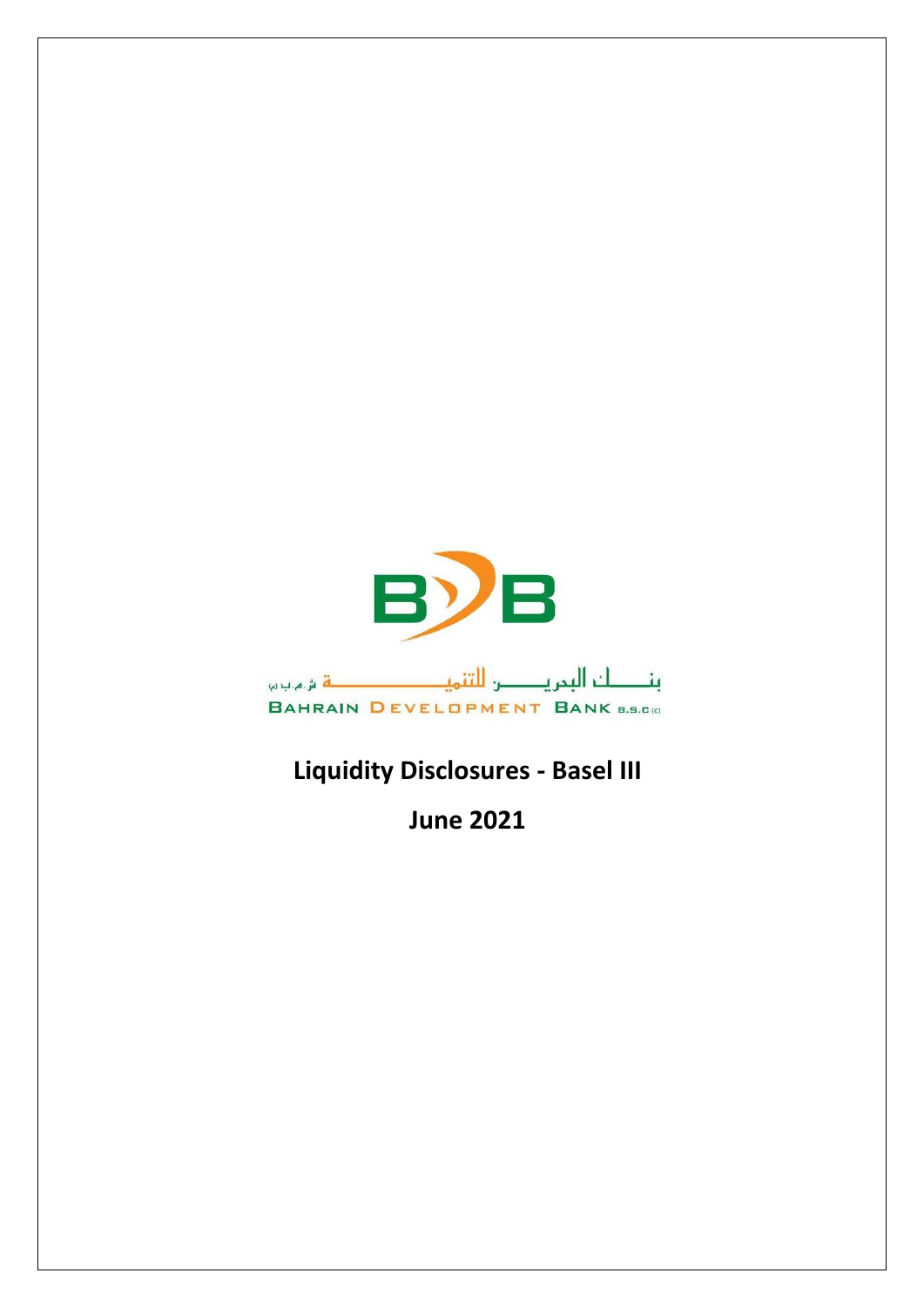## **Consolidated Liquidity Coverage Ratio – June 2021**

In August 2018, the Central Bank of Bahrain (CBB) issued its regulations on Liquidity Risk Management (LM). Amongst other things, the LM regulations mandate banks to implement Liquidity Coverage Ratio (LCR) by end of June 2019. The main objective of the LCR is to promote short-term resilience of the liquidity risk profile of banks by ensuring that they have sufficient level of high-quality liquid assets (HQLAs) to honour net cash outflows and survive a significant stress scenario lasting for a period of up to 30 days. As per CBB LM regulations, banks must meet the minimum LCR of not less than 100 percent daily.

The below table provides information on BDB's Consolidated LCR for the quarter ended 30<sup>th</sup> June 2021.

| (In BD 000')                |                                                               |                         |         |                             |  |  |  |  |
|-----------------------------|---------------------------------------------------------------|-------------------------|---------|-----------------------------|--|--|--|--|
| <b>Consolidated LCR</b>     |                                                               | <b>Total Unweighted</b> | Weights | <b>Total Weighted Value</b> |  |  |  |  |
|                             |                                                               | Value (average)         |         | (average)                   |  |  |  |  |
|                             | <b>HIGH-QUALITY LIQUID ASSETS</b>                             |                         |         |                             |  |  |  |  |
| $\mathbf{1}$                | <b>Total HQLA</b>                                             |                         |         | 50,507                      |  |  |  |  |
|                             | <b>CASH OUTFLOWS</b>                                          |                         |         |                             |  |  |  |  |
| $\overline{2}$              | Retails Deposits and deposits from small business customers,  |                         |         |                             |  |  |  |  |
|                             | of which:                                                     |                         |         |                             |  |  |  |  |
| 3                           | Stable Deposits                                               |                         |         |                             |  |  |  |  |
| 4                           | Less Stable Deposits                                          | 1,147                   | 10%     | 115                         |  |  |  |  |
| 5                           | Unsecured wholesale funding, of which:                        |                         |         |                             |  |  |  |  |
| 6                           | Operational deposits (all counterparties) and deposits in     |                         |         |                             |  |  |  |  |
|                             | networks of cooperative banks                                 |                         |         |                             |  |  |  |  |
| $\overline{7}$              | Non-operational deposits (all counterparties)                 | 13,965                  | 100%    | 13,965                      |  |  |  |  |
| 8                           | <b>Unsecured Debt</b>                                         |                         |         |                             |  |  |  |  |
| 9                           | Secured wholesale funding                                     |                         |         |                             |  |  |  |  |
| 10                          | Additional requirements, of which:                            |                         |         |                             |  |  |  |  |
| 11                          | Outflows related to derivative exposures and other collateral |                         |         |                             |  |  |  |  |
|                             | requirements                                                  |                         |         |                             |  |  |  |  |
| 12                          | Outflows related to loss of funding on debt products          |                         |         |                             |  |  |  |  |
| 13                          | Credit and liquidity facilities                               |                         |         |                             |  |  |  |  |
| 14                          | Other contractual funding obligations                         | 3,659                   | 100%    | 3,659                       |  |  |  |  |
| 15                          | Other contingent funding obligations                          | 1,607                   | 5%      | 80                          |  |  |  |  |
| 16                          | <b>Total Cash Outflows</b>                                    | 20,377                  |         | 17,819                      |  |  |  |  |
|                             | <b>CASH INFLOWS</b>                                           |                         |         |                             |  |  |  |  |
| 17                          | Secured lending (eg reverse repos)                            |                         |         |                             |  |  |  |  |
| 18                          | Inflows from fully performing exposures                       | 1.915                   | 50%     | 958                         |  |  |  |  |
| 19                          | Other cash inflows                                            | 8,243                   | 100%    | 8,243                       |  |  |  |  |
| 20                          | <b>Total Cash Inflows</b>                                     | 10,158                  |         | 9,200                       |  |  |  |  |
| <b>Total Adjusted Value</b> |                                                               |                         |         |                             |  |  |  |  |
| 21                          | <b>TOTAL HQLA</b>                                             |                         |         | 50,507                      |  |  |  |  |
| 22                          | <b>TOTAL NET CASH OUTFLOWS</b>                                |                         |         | 8,618                       |  |  |  |  |
| 23                          | <b>LIQUIDITY COVERAGE RATIO (%)</b>                           |                         |         | 586%                        |  |  |  |  |

As per the CBB LM module, the consolidated LCR of 586% reported above in line 23 is the simple average of daily LCR during Q2 2021.